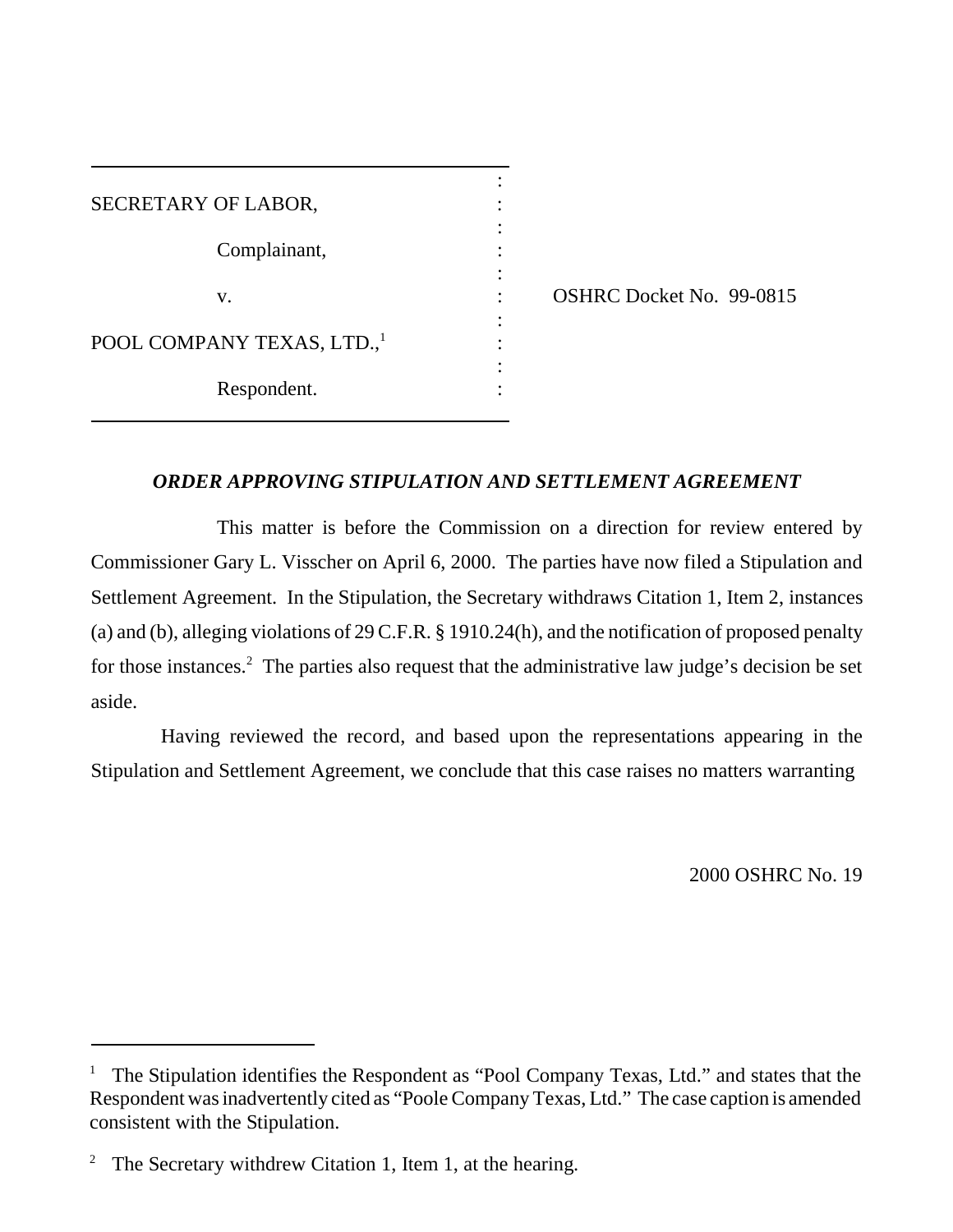further review by the Commission. The Stipulation and Settlement Agreement is approved and the administrative law judge's decision is set aside.

So ordered.

Date: August  $1, 2000$ 

Date: August 1, 2000<br>  $\frac{S}{S}$  Thomasina V. Rogers Chairman

 $\frac{|S|}{|S|}$ 

 Gary L. Visscher Commissioner

 $/S/$ 

 Stuart E. Weisberg Commissioner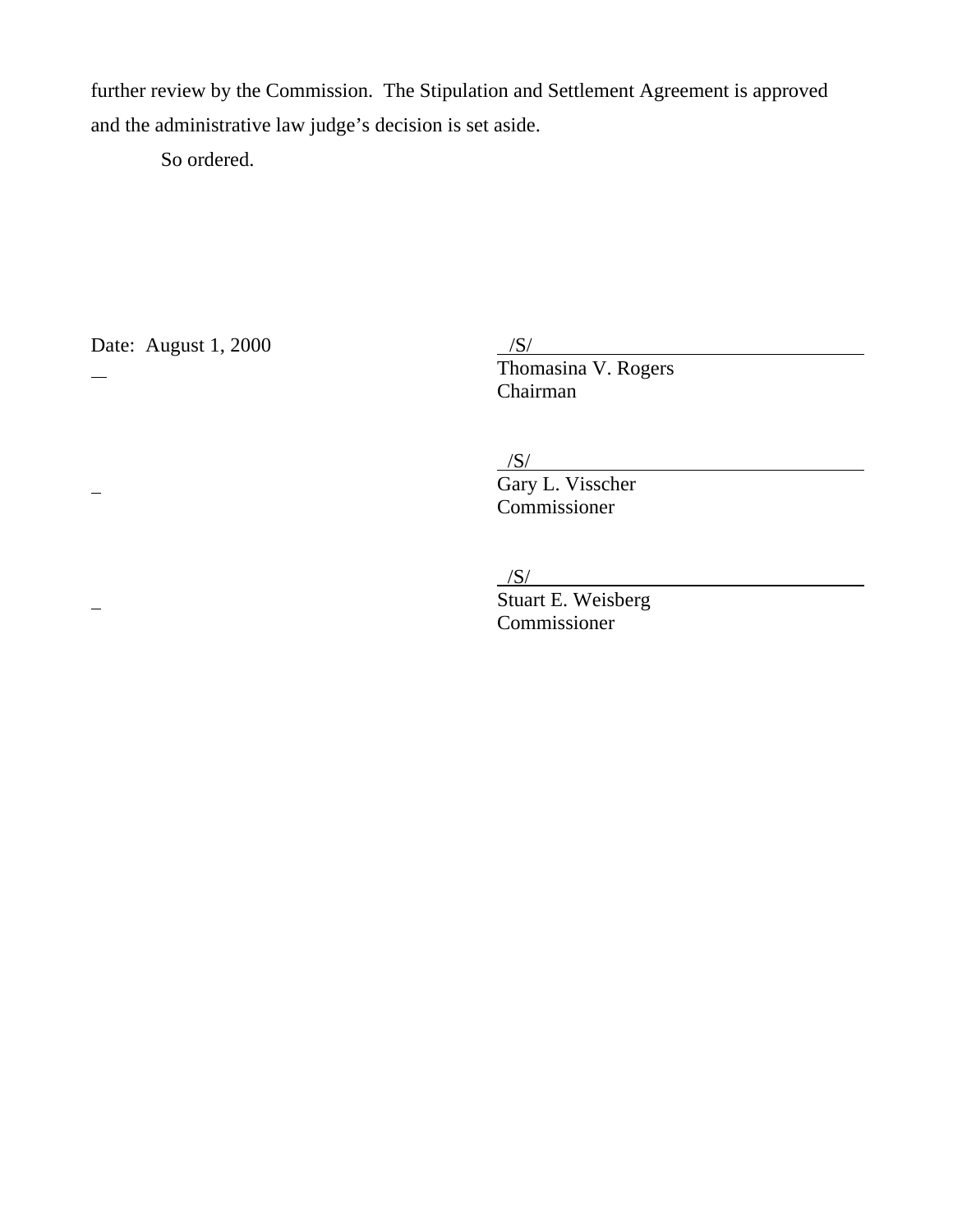# 99-0815

# NOTICE IS GIVEN TO THE FOLLOWING:

Daniel J. Mick, Counsel for Regional Trial Litigation Eve Marie Stocker, Attorney Office of the Solicitor, U.S. DOL Room S4004 200 Constitution Ave., N.W. Washington, DC 20210

John F. Martin, Esq. Godwin White & Gruber 901 Main Street, Suite 2500 Dallas, TX 75202-3727

Irving Sommer Chief Administrative Law Judge Occupational Safety and Health Review Commission 1120 20th Street, Suite 990 Washington, D.C. 20036-3419

Stanley M. Schwartz Administrative Law Judge Occupational Safety and Health Review Commission 1244 North Speer Boulevard, Rm. 250 Denver, CO 80204-3582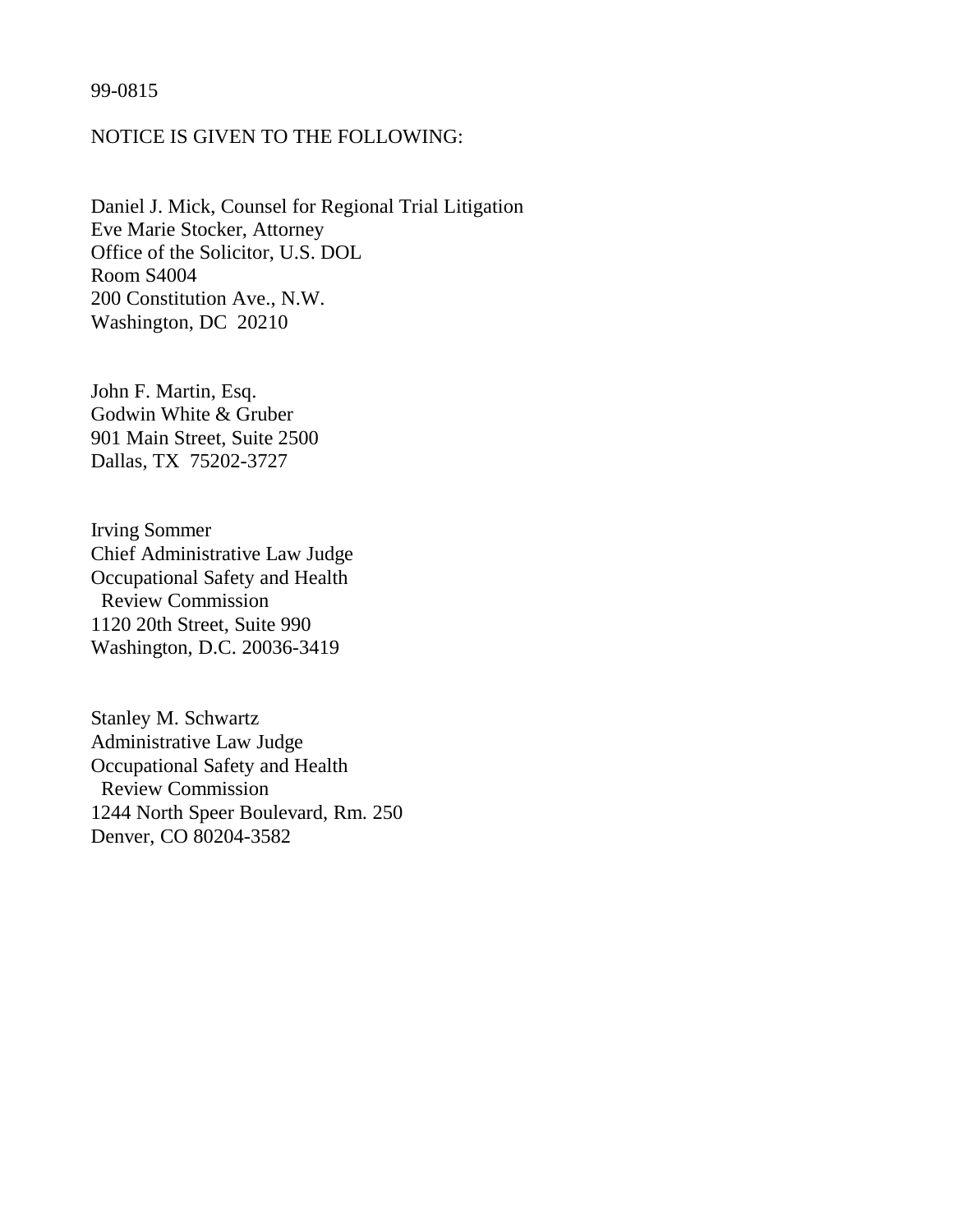Washington, D.C. 20210

July 31, 2000

Mr. Ray H. Darling, Jr. Executive Secretary Occupational Safety and Health Review Commission One Lafayette Centre 1120 20th Street, NW, 9th Floor Washington, DC 20036-3419

# Re: Secretary of Labor v. Pool Company Texas, Ltd. OSHRC Docket No. 99-0815

Dear Mr. Darling:

Enclosed please find a corrected first page of the Stipulation and Settlement Agreement in this case. The corrected page reflects that the regulation cited by the Secretary in Citation 1, Item 2, was 1910.24(h), not 1910.24(b). (The judge's decision, at pages 2 and 5, contains the same clerical error.) The Secretary has contacted Employer's counsel who joins with the Secretary in asking that the clerical error in the Settlement Agreement be corrected by replacing existing page one with the corrected page. The Secretary is forwarding copies of the same corrected page to employer's counsel who states that he will forward a copy of the corrected page to the company for posting, as required by Commission Rules 7 and 100, in order to serve notice on non-party affected employees.

Sincerely,

 $\sqrt{s}$ 

Eve Marie Stocker Attorney for the Secretary of Labor

Enclosure

cc: Mr. John F. Martin, Esq. Godwin White & Gruber 901 Main Street, Suite 2500 Dallas, Texas 75202-3727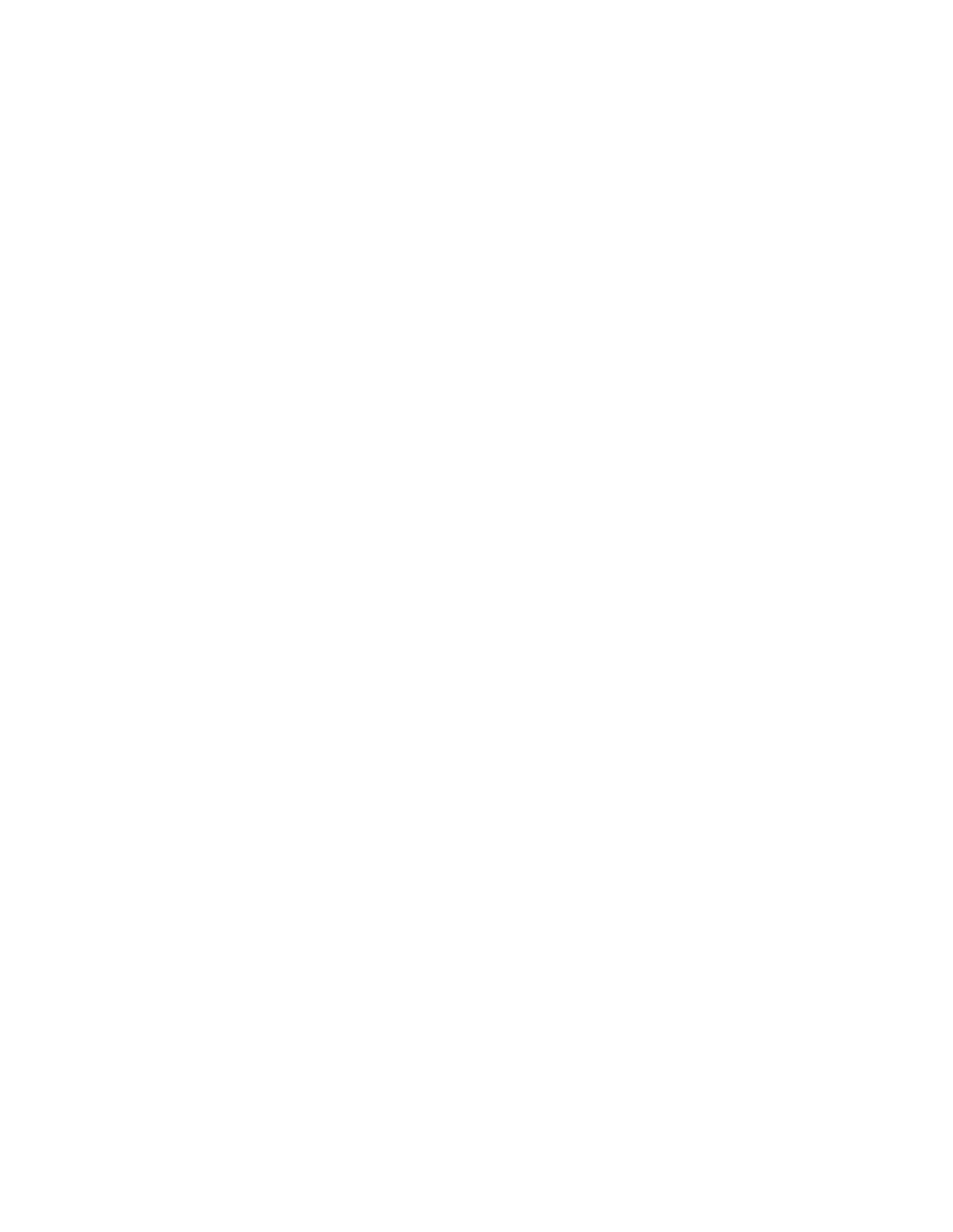# UNITED STATES OF AMERICA OCCUPATIONAL SAFETY AND HEALTH REVIEW COMMISSION

ALEXIS M. HERMAN, Secretary of labor,

Complainant,

v. 69-0815

POOL COMPANY TEXAS, LTD.,

Respondent.

# **STIPULATION AND SETTLEMENT AGREEMENT**

**I**

The parties have reached agreement on a full and complete settlement and disposition of the issues in this proceeding which is currently pending before the Commission.

# **II**

It is hereby stipulated and agreed by and between the Complainant, Secretary of Labor and the Respondent, Pool Company Texas, Ltd. (inadvertently cited as "Poole Company Texas, Ltd."), that:

1. Complainant hereby withdraws citation 1, item 2, instances (a) and (b), alleging violations of 29 C.F.R. §1910.24(b) and the notification of proposed penalty for those instances. 2. Each party agrees to bear its own fees and other expenses incurred by each party in connection with any stage of this proceedings.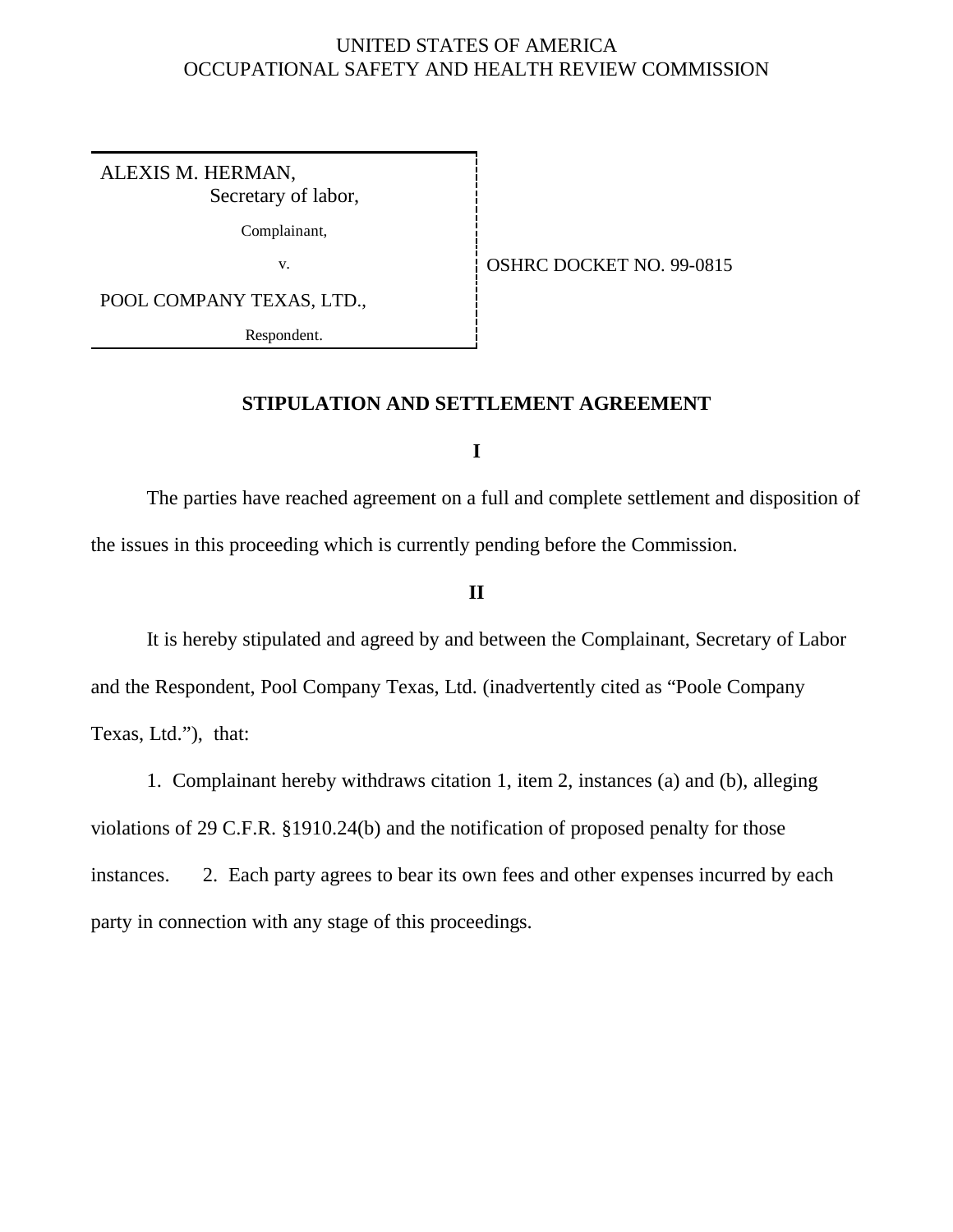3. The parties request that the Review Commission set aside the judge's decision. The Secretary of Labor and OSHA agree not to use the ALJ's decision in this action affirming the citations alleging violations of 29 C.F.R. § 1910.24 in any future proceedings against Pool Company Texas, Ltd.

 The Secretary of Labor and OSHA reserve the right to issue citations against Pool Company Texas, Ltd. for future OSHA violations pertaining to ship's ladders of ship's stairs.

4. Respondent states that there are no authorized representatives of affected employees.

5. The parties agree that this Stipulation and Settlement Agreement is effective upon execution, and shall resolve all pending issues, charges and complaints arising from the inspection on January 8-14, 1999.

6. Respondent certifies that a copy of this Stipulation and Settlement Agreement was posted at its workplace at the workover rig at issue in inspection No. 300576816 in a conspicuous manner on the 1st day of August, 2000, pursuant to Commission Rules 7 and 100 and will remain posted for a period of ten (10) days.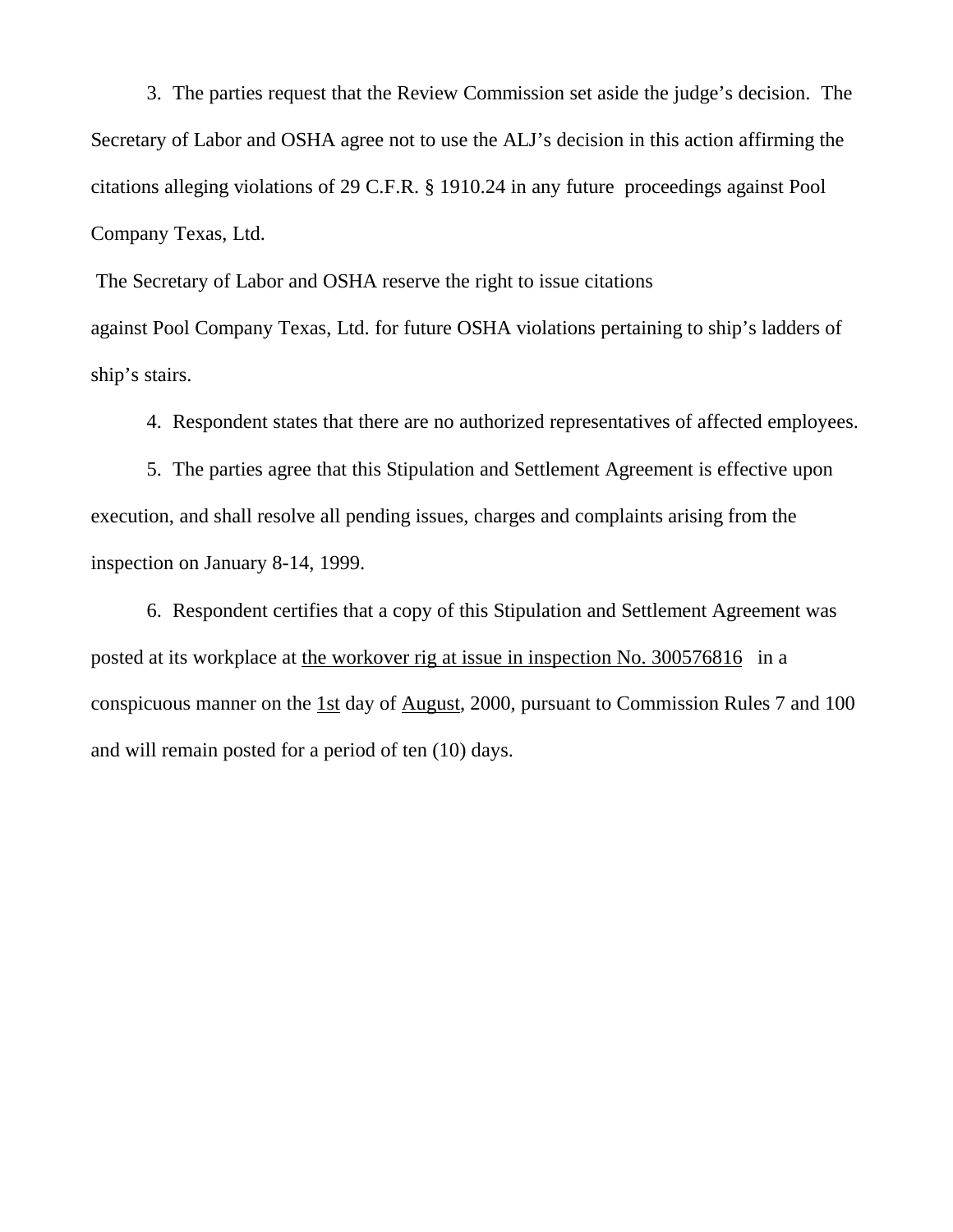Dated this 26th day of July, 2000.

Respectfully submitted,

HENRY L. SOLANO Solicitor

JOSEPH M. WOODWARD Associate solicitor for Occupational Safety and Health

DONALD G. SHALHOUB Deputy Associate Solicitor for Occupational Safety and Health

DANIEL J. MICK Counsel for Regional Trial Litigation

 $\sqrt{S/}$ 

John F. Martin, Esq. Attorney for Pool Company Texas, Ltd. Godwin White & Gruber 901 Main Street, Suite 2500 Dallas, Texas 75202-3727

/S/

Eve Marie Stocker Attorney for the Secretary of Labor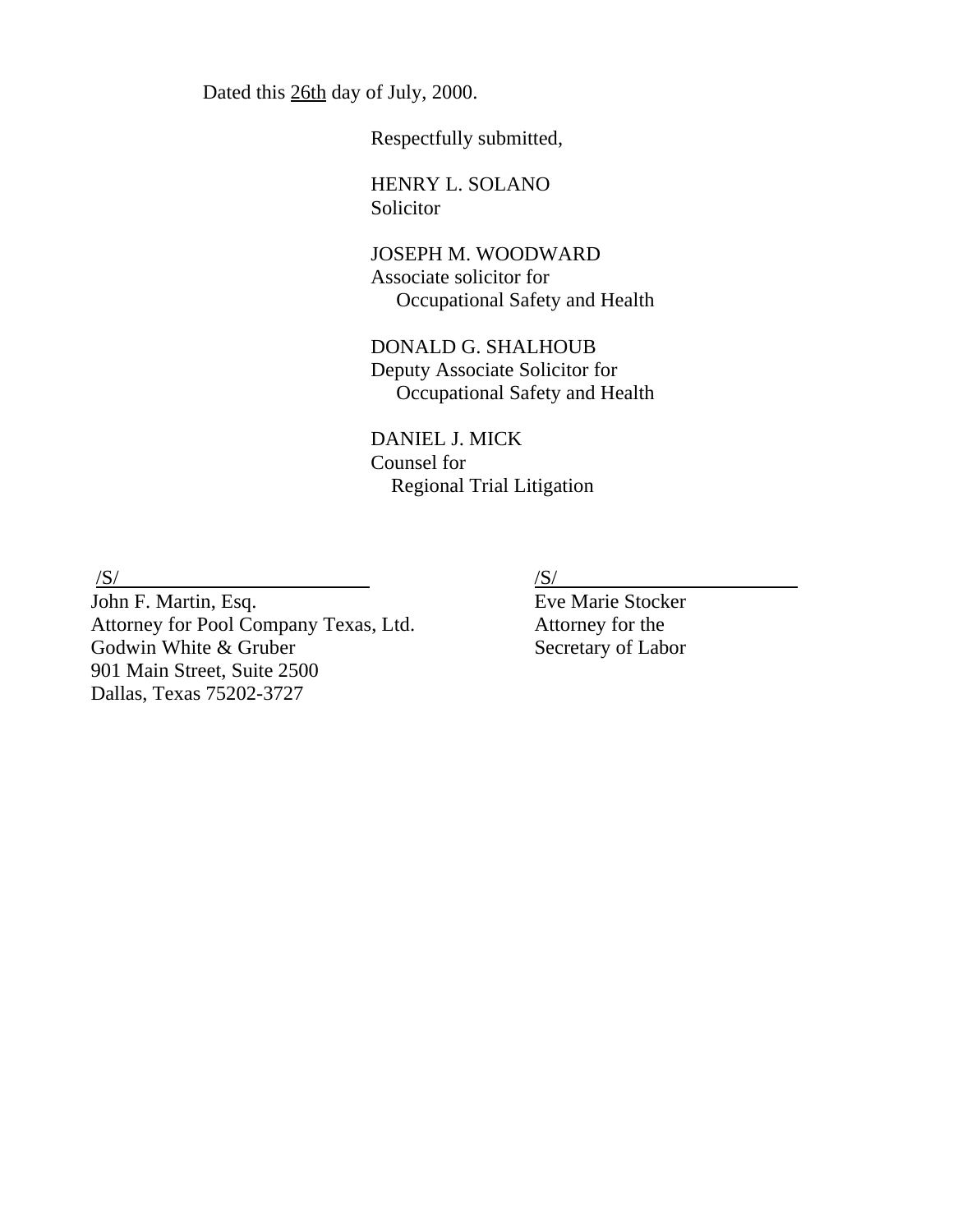# United States of America **OCCUPATIONAL SAFETY AND HEALTH REVIEW COMMISSION**

 1244 North Speer Boulevard, Room 250 Denver, Colorado 80204-3582

Phone: (303) 844-3409 **Fax:** (303) 844-3759

### SECRETARY OF LABOR,

Complainant,

v. Same **COLORET NO. 99-0815** 

POOLE COMPANY TEXAS LTD., and its successors,

Respondent.

APPEARANCES:

For the Complainant: Richard Munoz, Esq., Janice H. Mountford, Esq., Office of the Solicitor, U.S. Department of Labor, Dallas, Texas

For the Respondent: George R. Carlton, Esq., John F. Martin, Esq, Godwin, White & Gruber, Dallas, Texas

Before: Administrative Law Judge: Stanley M. Schwartz

### **DECISION AND ORDER**

This proceeding arises under the Occupational Safety and Health Act of 1970 (29 U.S.C. Section 651 *et seq.*; hereafter called the "Act").

Respondent, Poole Company Texas Ltd., and its successors (Poole), at all times relevant to this action maintained a place of business at the Caprito 83 Lease on North Hwy. 115, Peyote, Texas. Respondent admits it is an employer engaged in a business affecting commerce and is subject to the requirements of the Act.

On January 8-14, 1999 the Occupational Safety and Health Administration (OSHA) conducted an inspection of Poole's work site on the Caprito 83 lease. As a result of that inspection, Poole was issued citations alleging violations of the Act together with proposed penalties. By filing a timely notice of contest Poole brought this proceeding before the Occupational Safety and Health Review Commission (Commission).

On November 5, 1999, a hearing was held in Dallas, Texas. At the hearing, the Secretary withdrew citation 1, item 1 (Tr. 5-6). The parties have submitted briefs on the item remaining at issue,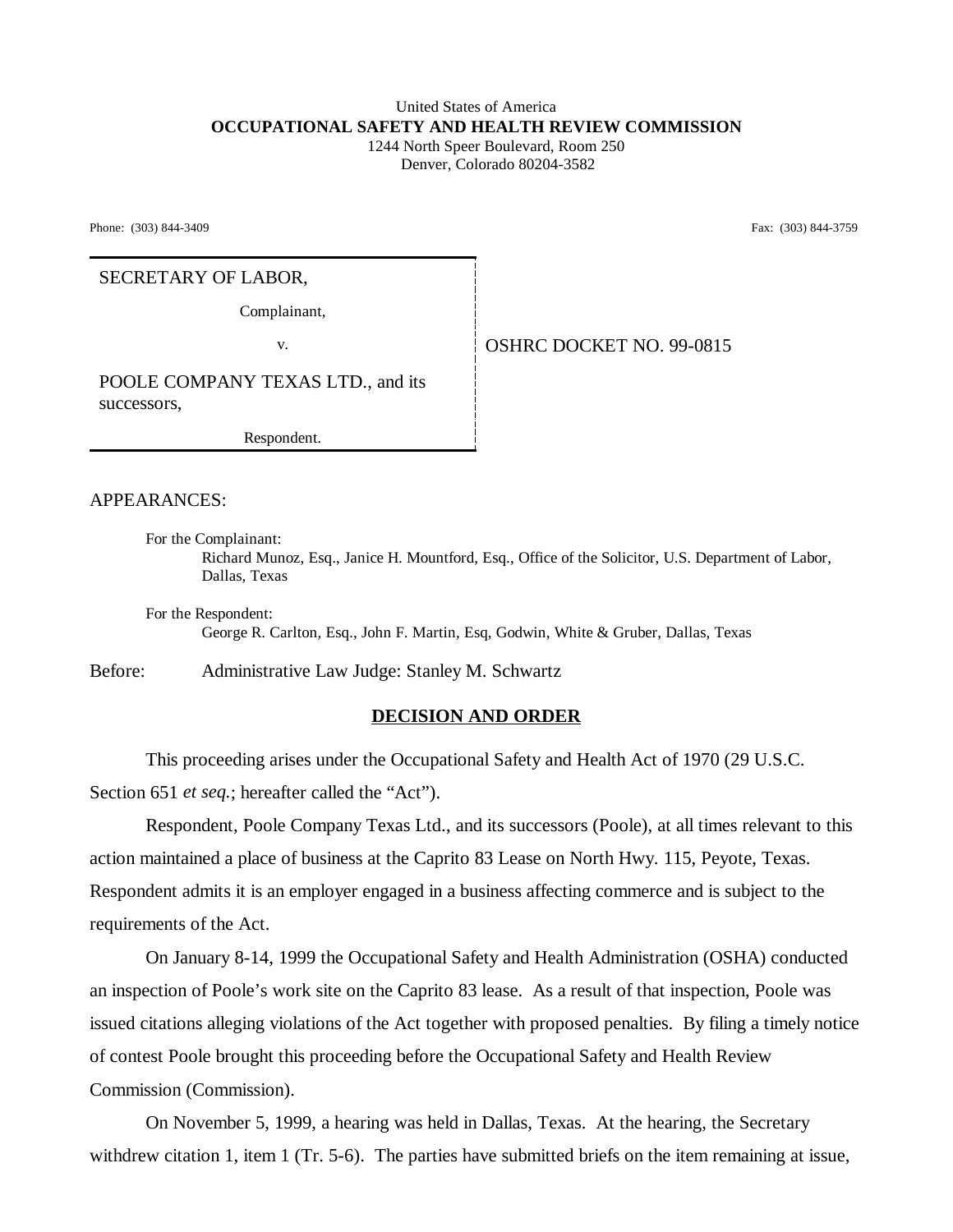and this matter is ready for disposition.

#### **Alleged Violations**

Serious citation 1, item 2 alleges:

29 CFR 1910.24(b): Standard railing(s) were not provided on the open side(s) of all fixed industrial stairway(s) and stair platform(s):

a) A set of stairs leading to the north side of the working platform on a workover rig on the Caprito 83 lease, on January 11, 1998, was not equipped with a standard railing on the west side. The railing on the east side did not meet the definition of a standard railing in that it was not equipped with a midrail.

b) A set of stairs leading to the east side of the deck of a workover rig on the Caprito 83 lease, on January 11, 1998, was not equipped with a standard railing on the north side of the stairs.

Employees who were engaged in pulling tubing from the well were thus not protected against the hazards of slips and falls from the open side of a fixed industrial stairway.

## *Facts*

Thomas Nystel, OSHA's Compliance Officer (CO), testified that when he arrived on Poole's work site, he observed and photographed two sets of steps accessing the sides of two platforms of a mobile well-servicing rig (Tr. 11, 14, 22; Exh. C-1 through C-4). Nystel testified that the first set of steps consisted of four risers leading from the ground to a platform attached to the drilling rig where the operator of the rig stands (Tr. 16-17; Exh. 1). Nystel estimated that platform was approximately 4-1/2 feet off the ground (Tr. 18). The second stair consisted of two adjustable, overlapping segments with four risers on each (Tr. 55). Six risers were in use, and led up to a higher operating floor, where the rig hands work (Tr. 17-18; Exh. C-2, C-3). The steps were attached to the rig with metal flanges that were inserted into slots in the platform floor (Tr. 19-20; Exh. C-4). Both sets of steps had handrails on the left side, and mounts on the right side, into which a second rail could be inserted. The left hand mounts, however, were empty (Tr. 14).

Operations had been shut down, and no one was working on the platform during Nystel's first visit (Tr. 10). However, when Nystel returned to the site on January 11, the second set of steps had been moved around the corner to the end of the rig, and employees were on both platforms, withdrawing drilling string or a "fish tool" from the hole (Tr. 15, 21, 46; Exh. C-5). Nystel testified, without contradiction, that the steps were the only means of accessing the service platforms. Based on employee interviews, Nystel determined that Poole employees routinely used them for that purpose (Tr. 25, 38-39; Exh. C-3).

Nystel testified that the platforms of the mobile well servicing rig are attached to the base of a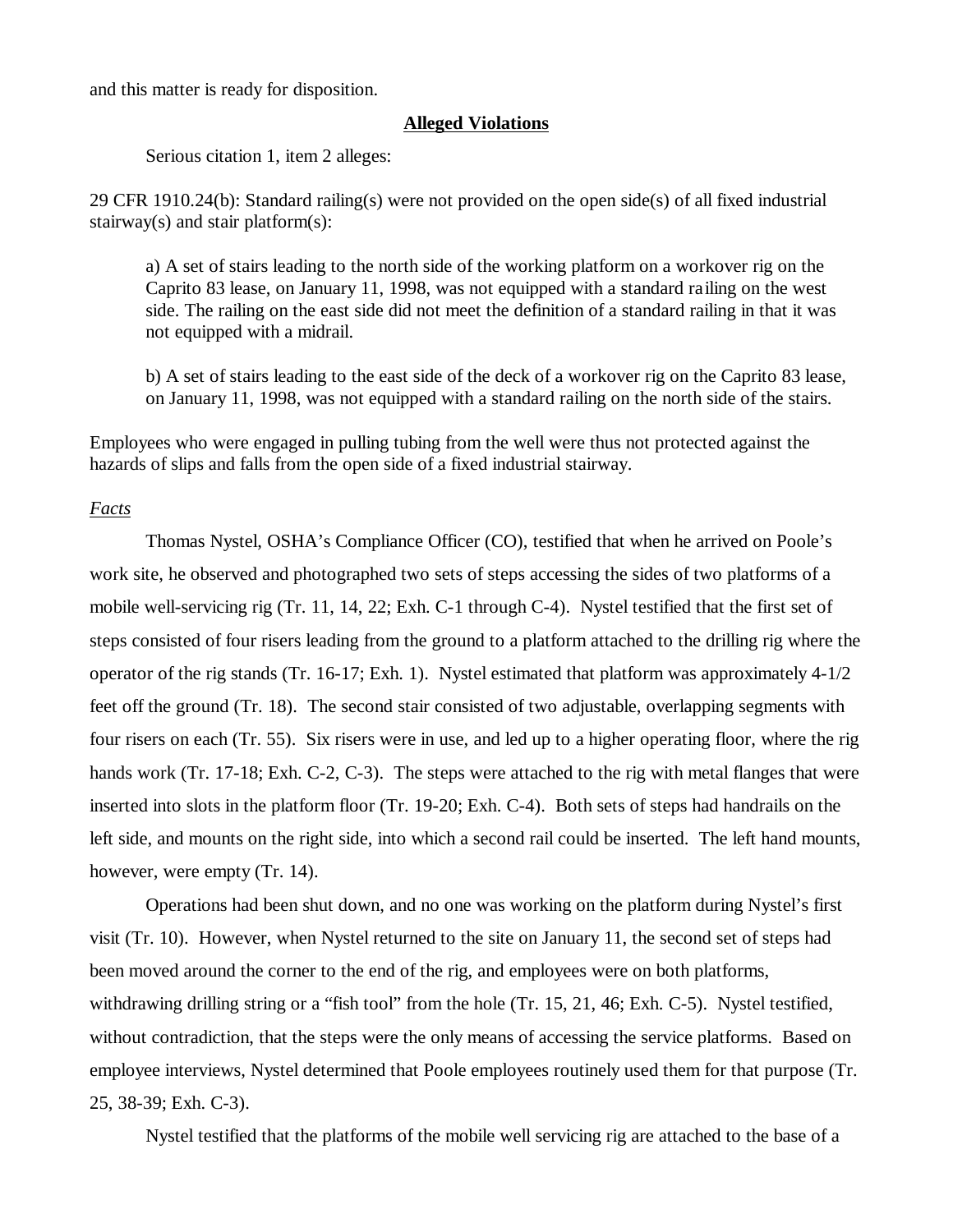derrick, which is part of the drilling rig itself (Tr. 22, 56). The servicing units, though mobile, are placed on stands while in use; its wheels are either lifted from the ground or chocked during servicing (Tr. 23). Nystel stated that the service platforms can be moved up and down on the derrick as needed, but were stationary for the duration of the inspection (Tr. 22, 55). Nystel testified that the steps were sturdy, and did not wobble when used (Tr. 21). Nystel believed that an employee could fall to the unprotected side of the stair, fall and sustain contusions and/or broken bones, though he admitted the probability was low (Tr. 43).

#### *Discussion*

Poole does not dispute CO Nystel's recitation of the facts. Poole stipulates that fixed industrial stairs are required to have standard rails on each side (Tr. 37). If the cited standard is found to be applicable to the cited stairs, therefore, the violation is established.

Poole argues, however, that the cited standard is not applicable, because the steps at issue are not "fixed stairs," but constitute an "extension ladder," as defined by the Act, and so do not require handrails. Poole further argues that the steps, if found to be stairs, were not fixed, and so are not covered by the cited standard. Finally, Poole maintains that if the steps are found to be fixed industrial stairs, they are exempt from coverage under subsection (a) which excludes "articulated" stairs.

For the reasons set forth below, Poole's arguments are rejected.

**Applicability.** Section 1910.21(b)(4) defines "ladder" as:

. . .an appliance usually consisting of two side rails joined at regular intervals by cross-pieces called steps, rungs, or cleats, on which a person may step in ascending or descending.

As noted by Poole, the cited steps meet the strict definition of "ladders" set forth in §1910.21. Nonetheless, the record establishes that the cited steps were not, and could not be used in the way a ladder is used. Functionally, the steps are not ladders.

Section 1910.26(a)(3)(i) *Use of ladders* suggests that portable ladders be set so that the distance between the base of the ladder and the vertical wall is equal to 1/4 the working length of the ladder, creating a pitch of approximately  $75^{\circ}$ . Subsection (v) states that when ascending or descending, the climber must face the ladder. The purpose of these sections is to ensure that anyone ascending or descending the ladder can comfortably use the side rails or cleats/rungs as hand holds. CO Nystel did not measure the pitch of the cited steps; however, it is clear from the photographs that the pitch of the stairs is between 45° and 60°. Poole introduced blueprints which, though not dispositive, suggest that the pitch of the steps was approximately 55° (Exh. R-7). Because the pitch of the steps was relatively gradual, employees would face the steps while ascending to the platform, but would face outwards when descending. It would be impossible for an employee climbing or descending the steps to use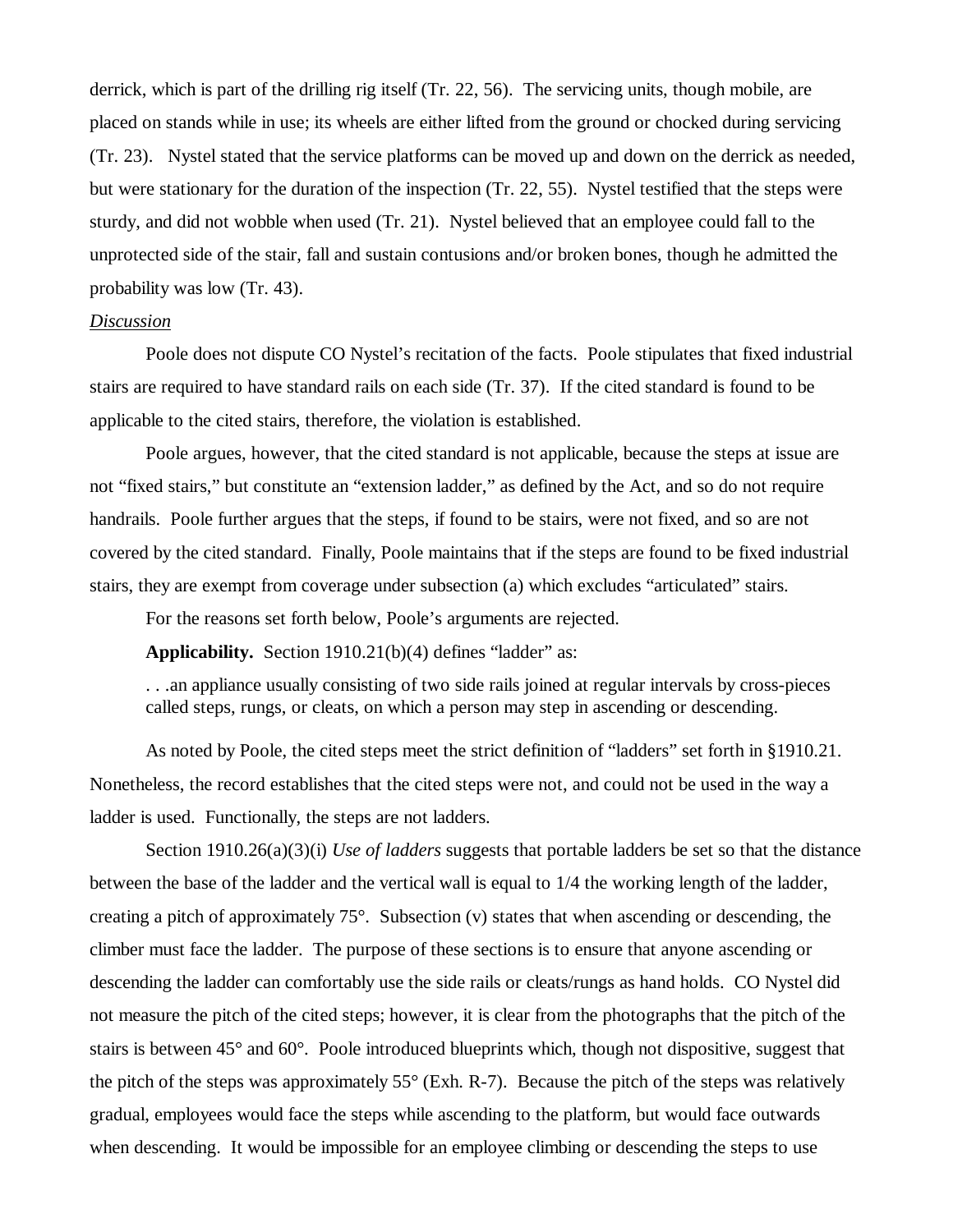either the side rails or cleats as handholds. The cited steps cannot, functionally, be considered ladders.

The cited steps do, however, meet the definition of "stairs, stairways" set forth in

### §1910.21(b)(8), *i.e.*:

A series of steps leading from one level or floor to another or leading to platforms, pits, boiler rooms, crossovers or around machinery, tanks or other equipment that are used more or less continuously or routinely by employees or only occasionally by specific individuals. A series of steps and landings having three or more risers constitutes stairs or stairway.

Moreover, the §1910.24(b) *requires* that fixed stairs be provided "for access from one structure level to another where operations necessitate regular travel between levels, and for access to operating platforms at any equipment which requires attention routinely during operations. . .."

CO Nystel testified, without contradiction, that the sole purpose of the workover rig is to serve as a work platform; the rig operator stands on the lower platform of the well-servicing rig, while the rig hands work from the higher platform. Nystel photographed the exposed employees, who worked from the platforms during the second day of his inspection; according to Nystel, the operator never left the platform (Tr. 46).

The record establishes that the workover rig was a platform routinely and/or continuously used by employees, which required fixed stairs.

Though Poole argues that the stairs were not permanently attached to the mobile rig, the stairs were, nonetheless, "fixed" in that they were secured to the platform to prevent their movement while in the configuration. CO Nystel testified that the steps were attached to the rig with flanges that could be inserted into slots on the platform floor, which were apparently intended for that purpose.

Complainant has established that the steps in question were fixed industrial stairs as contemplated by the standard, and that the cited standard is applicable.

**Exemption.** Subsection (a) of the cited standard exempts "articulated stairs, such as may be installed on floating roof tanks or on dock facilities, the angle of which changes with the rise and fall of the base support. The cited stairs, which rested on solid ground, clearly do not change pitch with the rise and fall of said ground. Respondent's argument that the adjustable stairs are "articulated stairs" within the meaning of subsection (a) is, therefore, rejected.

The cited violation is established.

# *Penalty*

Two employees were exposed to the cited hazard for an unspecified period of time. CO Nystel testified that based on the relatively low height of the platform and the stair, as well as the presence of another railing, he determined the probability of an accident occurring was low. Because Poole has a written safety program which requires that open stairways have handrails, CO Nystel gave Poole a 15%